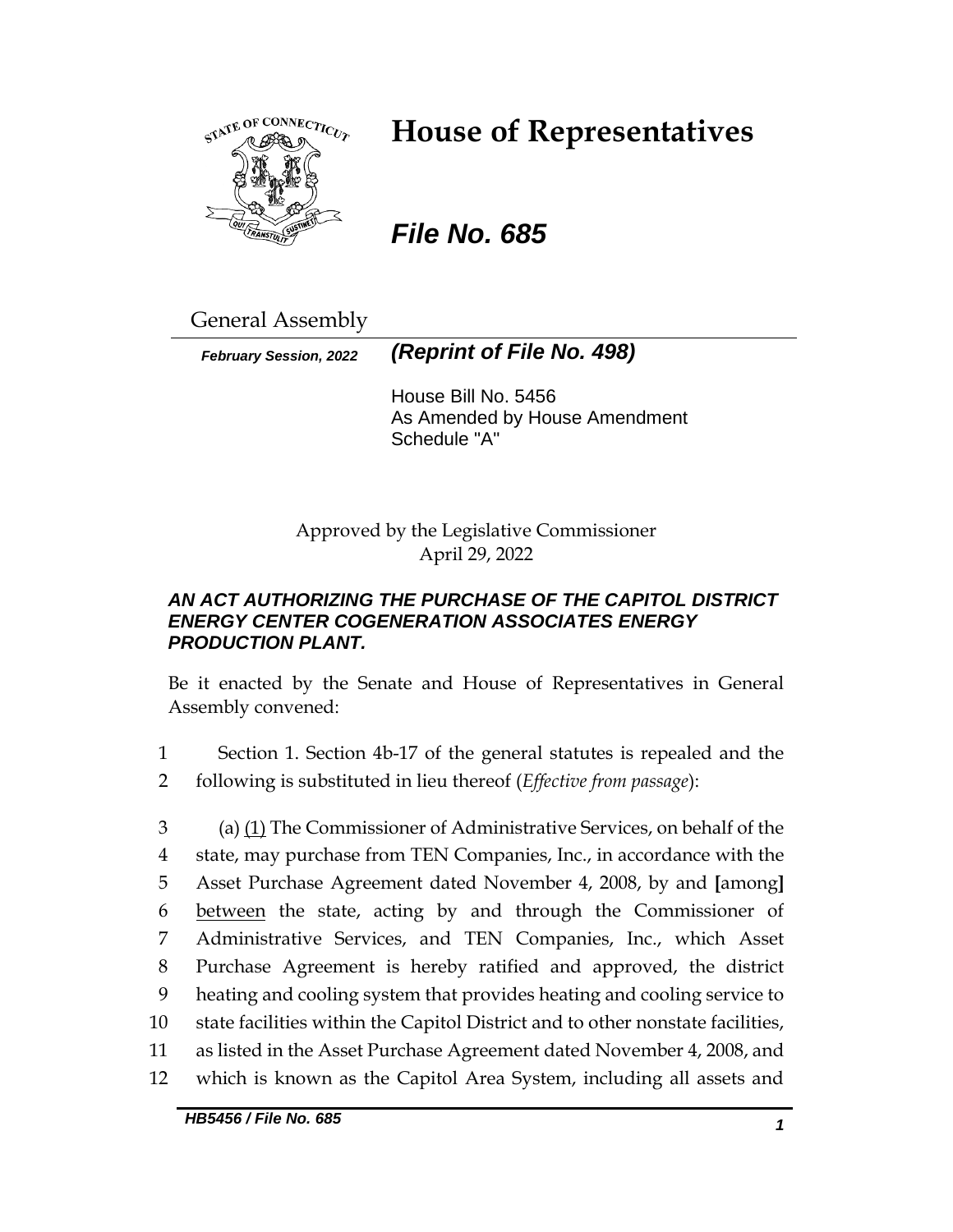property necessary for the operation of said system, as described in the Asset Purchase Agreement dated November 4, 2008. The commissioner may assume all vendor contracts, customer contracts, supplier agreements **[**,**]** and third-party contracts with regard to said system. The commissioner may undertake any obligation and enter into any agreement to accomplish any transaction that is necessary to carry out the provisions of this section or said Asset Purchase Agreement, including the grant or acceptance of any release set forth in said Asset Purchase Agreement.

 (2) The Commissioner of Administrative Services, on behalf of the state, may purchase from CDECCA Property Company, LLC, in accordance with a purchase and sale agreement, by and between the 25 state, acting by and through the Commissioner of Administrative Services, and CDECCA Property Company, LLC, for the operation of 27 the Capitol Area System, the energy production plant located at 490 Capitol Avenue in the city of Hartford, including the related land, buildings, improvements, equipment and fixtures, that produces and 30 provides steam and heated and chilled water to the Capitol Area System for heating and cooling service to state and nonstate facilities, together with all assets and property described in such purchase and sale agreement. The commissioner may assume all vendor contracts, 34 customer contracts, supplier agreements and third-party contracts with 35 regard to said system. The commissioner may undertake any obligation and enter into any agreement to accomplish any transaction that is 37 necessary to carry out the provisions of this section or such purchase and sale agreement.

 (b) To the extent any provision in an agreement executed or assumed by the **[**commissioner**]** Commissioner of Administrative Services pursuant to subsection (a) of this section may be interpreted as waiving the sovereign immunity of the state, including, without limitation, indemnification provisions, such provision is effective and enforceable against the state solely in accordance with its specific terms. Nothing in this subsection shall be construed as a waiver of the sovereign immunity of the state in any other context.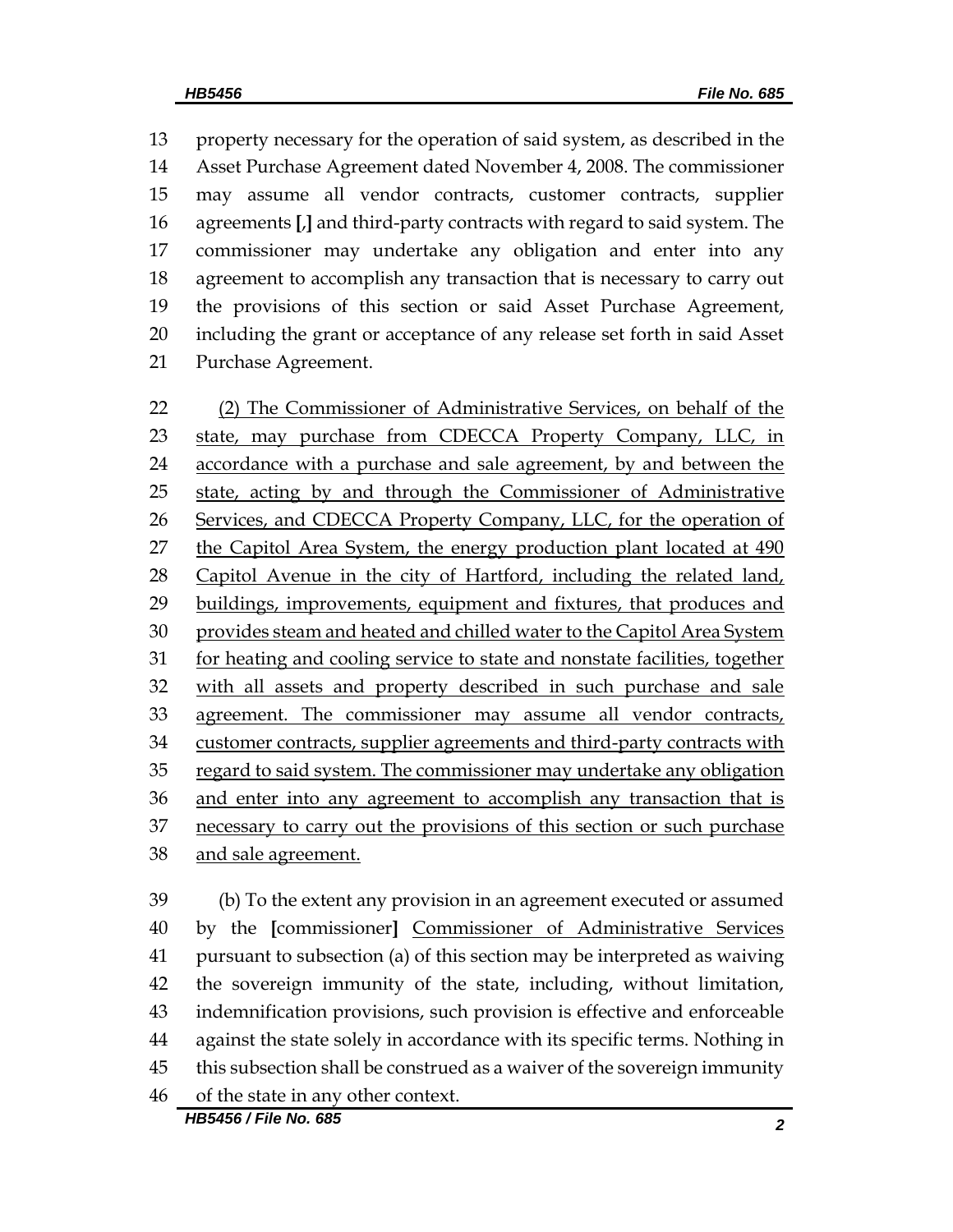(c) In order to operate the Capitol Area System, the **[**commissioner**]** Commissioner of Administrative Services may: (1) **[**Furnish, from**]** Construct or acquire energy production plants located in the city of Hartford **[**,**]** for the purpose of furnishing heat or air conditioning, or both, by means of steam, heated or chilled water or other medium; (2) lay and maintain mains, pipes or other conduits; (3) erect such other fixtures as are, or may be, necessary or convenient in and on the streets, highways and public grounds of said city, for the purpose of carrying steam, heated or chilled water or other medium from such plants to the location to be served and returning the same; and (4) lease to one or more corporations formed or specially chartered for the purpose of furnishing heat or air conditioning, or both, one or more of such plants or distribution systems owned by it and constructed or adapted for either or both such purposes.

 (d) The Commissioner of Administrative Services may perform all obligations of the state relating to or arising from any agreement 63 between the state and TEN Companies, Inc., or the state and CDECCA Property Company, LLC.

*HB5456 / File No. 685 3* (e) The Commissioner of Administrative Services may (1) enter into contracts with third parties for the procurement of energy products and services or for the operation and maintenance of, and repairs and improvements to, the Capitol Area System; (2) provide energy products and services, as produced from said system or distributed by said system, to any buildings owned by, or leased to, the state or any instrumentality of the state; (3) sell energy products and services, as produced from said system or distributed by said system, to the owners or tenants of buildings not owned by the state; (4) occupy and use rights- of-way necessary to own, maintain, repair, improve and operate said system in and on the streets, highways and public grounds of the city of Hartford, on all property owned by the state and on property where **[**the**]** said system is located, and to serve public and private end use customers; (5) lay and maintain mains, pipes or other conduits, and erect such other fixtures as are, or may be, necessary or convenient in and on the streets, highways and public grounds of said city, for the purpose of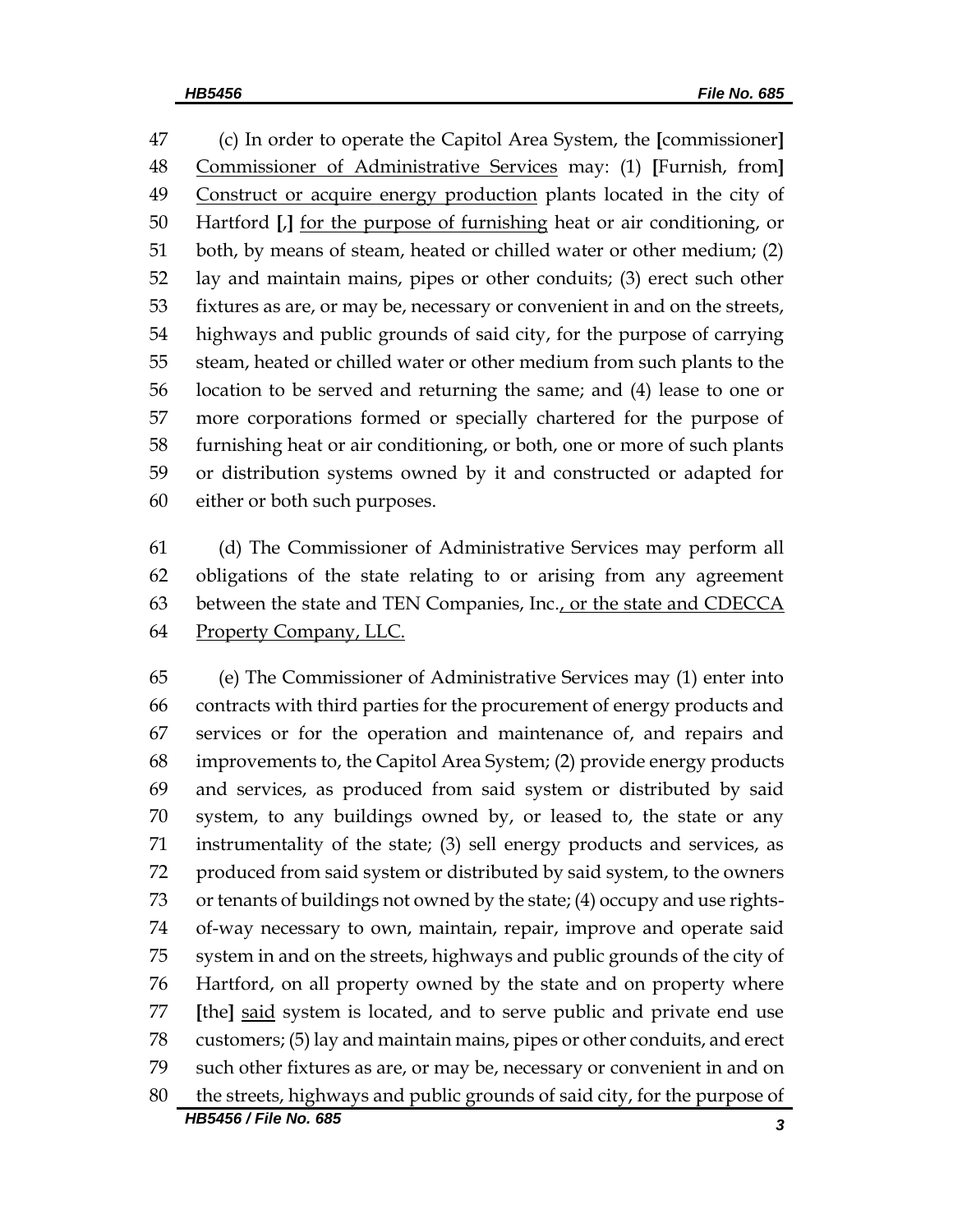carrying energy products to the location to be served and returning the same; and (6) enter into contracts with third parties for the procurement of other products and services, and provide or sell other products or services to the state or to the owners or tenants of buildings not owned by the state, that are being produced, provided or distributed through said system, or any part thereof, prior to, or as of, April 23, 2009.

 (f) The Commissioner of Administrative Services may: (1) Grant easements with respect to land owned by the state in connection with the operation of the Capitol Area System, subject to the approval of the agency having supervision of the care and control of such land and the State Properties Review Board; (2) acquire easements with respect to land not owned by the state in connection with said system, subject to the approval of the State Properties Review Board; (3) enter into leases for any type of space or facility necessary to meet the needs of operating said system, subject to the approval of the State Properties Review Board; and (4) when the General Assembly is not in session, the commissioner may, subject to the provisions of section 4b-23, purchase or acquire for the state any land, or interest therein, if such action is necessary for the operation of said system. The commissioner shall provide notice of any easement granted pursuant to subdivision (1) of this subsection to the chief elected official of the municipality and the members of the General Assembly representing the municipality, in which such land is located.

*HB5456 / File No. 685 4* (g) The Commissioner of Administrative Services may establish and administer an account to be known as the public works heating and cooling energy revolving account, which shall be used for: (1) The deposit of receipts from the sale of Capitol Area System energy products and services to state agencies or to the owners or tenants of buildings not owned by the state; and (2) **[**for**]** the payment of expenses related to the operation, maintenance, repair and improvement of the Capitol 111 Area System and, if purchased pursuant to subdivision (2) of subsection (a) of this section, the energy production plant located at 490 Capitol 113 Avenue in the city of Hartford that provides steam and heated and chilled water for said system. The commissioner may expend funds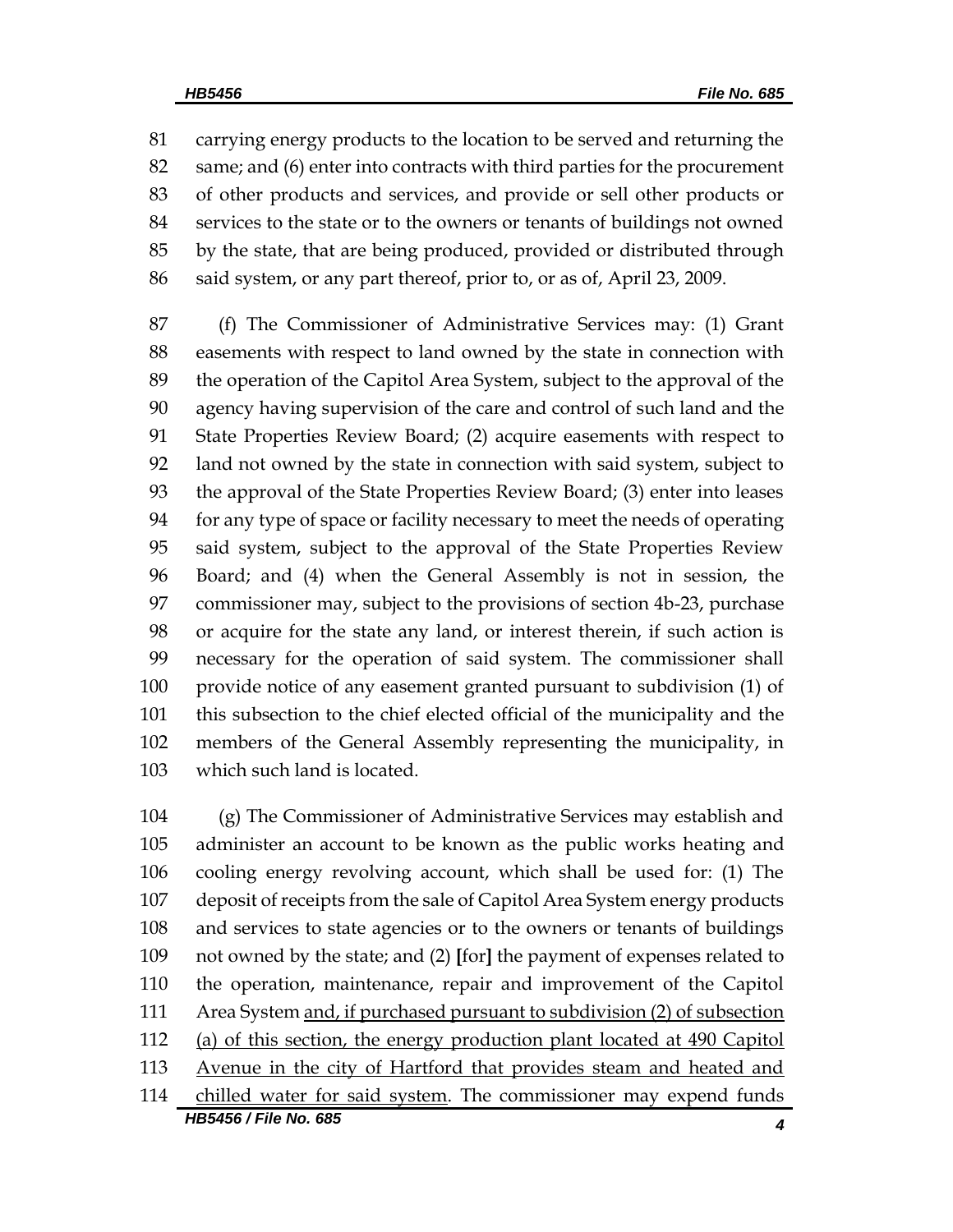necessary for all reasonable direct expenses related to said account.

 (h) For the provision of energy products and services, the Commissioner of Administrative Services shall periodically invoice and collect a pro rata share of the costs described in this subsection from each state agency and owner or tenant of the buildings on the Capitol Area System that are not owned by the state, to the extent not prohibited by contracts in effect as of November 4, 2008. The **[**Commissioner of Administrative Services**]** commissioner shall periodically submit proposed rate setting methods and proposed rates to the Secretary of the Office of Policy and Management for the secretary's approval. No such method or rate shall be effective without the secretary's approval. Rates shall be based on: (1) A pro rata share of all costs, including for legal and consultant services, of acquiring **[**the**]** said system **[**, including all costs for legal and consultant services**]** and, if applicable, the energy 129 production plant located at 490 Capitol Avenue in the city of Hartford, including the related land, buildings, improvements, equipment and fixtures; (2) a pro rata share of the cost of such energy products or services, whether produced by the state or purchased from third parties; (3) a pro rata share of **[**any and**]** all costs, including for services provided by vendors and for equipment, of operating, maintaining and repairing said system **[**, including the cost of services provided by vendors and the cost of equipment**]** and, if applicable, said energy production plant, including the related land, buildings, improvements, equipment and fixtures; (4) a pro rata share of an amount determined to be necessary 139 for long-term capital improvements or replacement, which amount shall be specifically identified in the public works heating and cooling energy revolving account, and allocated for long-term capital improvements or replacement; (5) a pro rata share of the Department of Administrative Services' personnel costs related to the operation, maintenance, repair and improvement of **[**the Capitol Area System**]** said system, provided not more than one full-time employee of the department shall be allocated to **[**the**]** said system; and (6) a pro rata share of the cost of other products or services incurred and permitted by this section. Not more 148 than forty-five days after receipt of a proposed rate setting method or a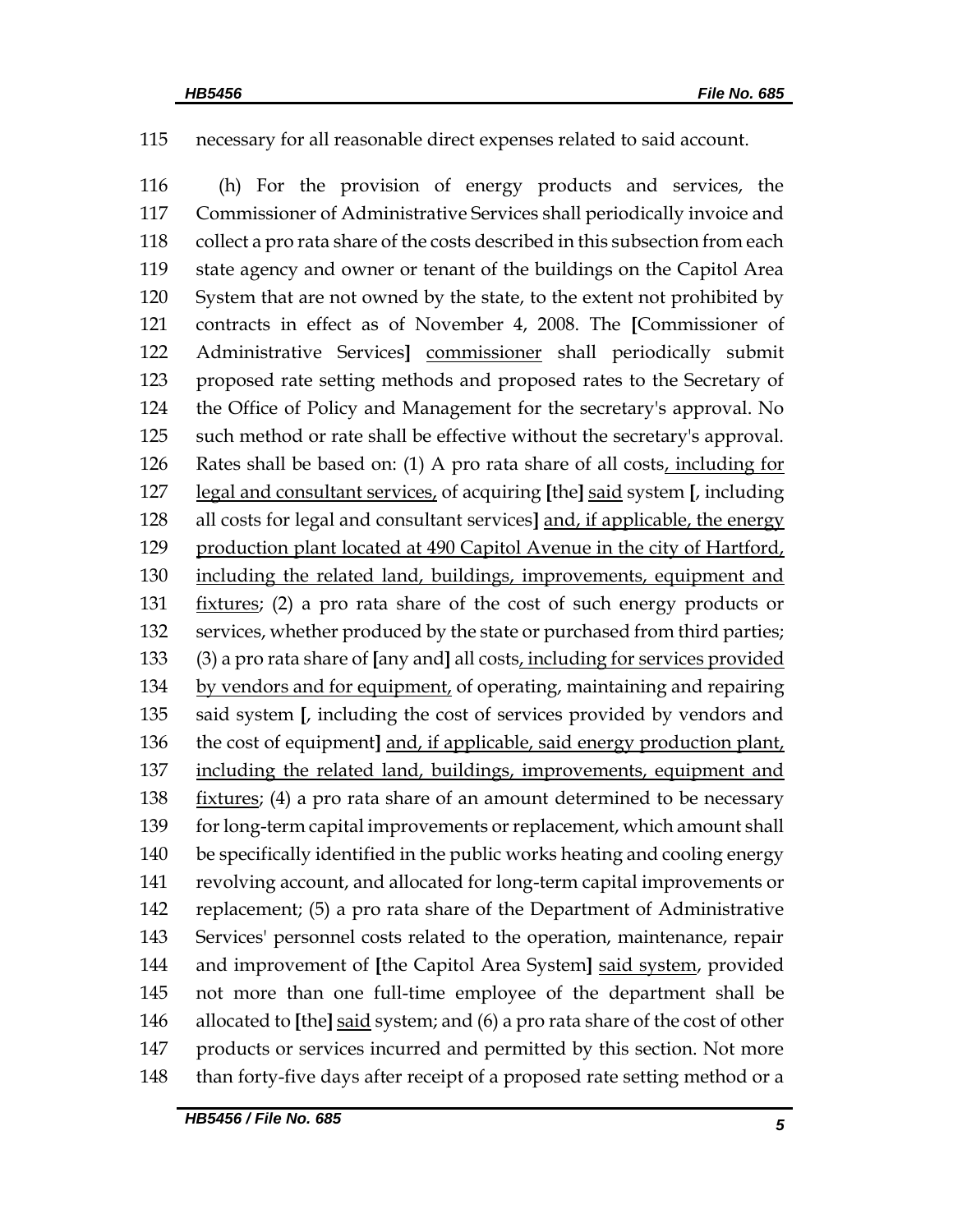proposed rate from the commissioner, the **[**Secretary of the Office of Policy and Management**]** secretary shall approve or disapprove such proposed method or rate. If the secretary fails to act on such proposed method or rate within such period, the commissioner's proposal shall be deemed to have been approved. On a quarterly basis, the **[**Commissioner of Administrative Services**]** commissioner shall transmit to the General Fund any portion of the costs that are attributable to the provisions of subdivision (1) of this subsection.

157 (i) Nothing in this section shall be construed to limit the state's use of the Capitol Area System **[**by the state**]** to its use or functional capacity as of the date of its purchase by the state or, if applicable, the state's use of 160 the energy production plant located at 490 Capitol Avenue in the city of Hartford to its use or functional capacity as of the date of its purchase by the state.

 (j) Except as expressly required by the provisions of this section, the acquisition of the Capitol Area System by the Commissioner of Administrative Services, and any transaction necessary for such acquisition, shall not be subject to any other review, approval or authorization by any other state agency, board, department or instrumentality and shall not be subject to any otherwise applicable sales or conveyance tax or taxes.

 (k) Nothing in this section shall be construed to prohibit the state from reselling the Capitol Area System to a third party if it is determined that such resale is in the best interest of the state.

| sections: | This act shall take effect as follows and shall amend the following |       |
|-----------|---------------------------------------------------------------------|-------|
| Section 1 | $\mid$ from passage                                                 | 4b-17 |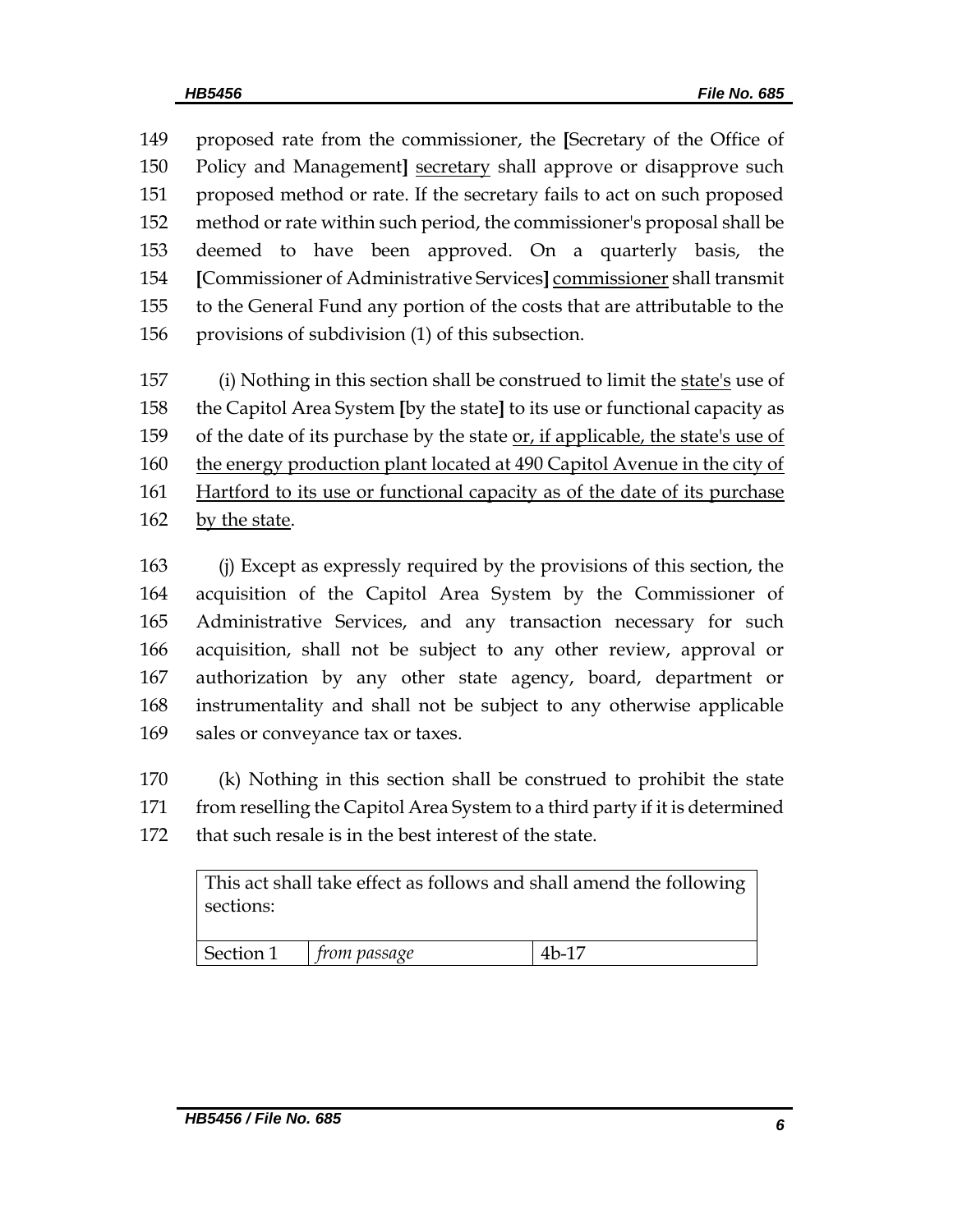*The following Fiscal Impact Statement and Bill Analysis are prepared for the benefit of the members of the General Assembly, solely for purposes of information, summarization and explanation and do not represent the intent of the General Assembly or either chamber thereof for any purpose. In general,*  fiscal impacts are based upon a variety of informational sources, including the analyst's professional *knowledge. Whenever applicable, agency data is consulted as part of the analysis, however final products do not necessarily reflect an assessment from any specific department.*

### *OFA Fiscal Note*

#### *State Impact:*

| <b>Agency Affected</b>                     | <b>Fund-Effect</b> | FY 23 \$  | FY 24 \$  |
|--------------------------------------------|--------------------|-----------|-----------|
| Treasurer, Debt Serv.                      | GF - None          | See Below | See Below |
| Department of Administrative               | GF – Potential     | See Below | See Below |
| Services; Judicial Dept.;                  | Savings; Potential |           |           |
| Legislative Mgmt.                          | Cost Avoidance     |           |           |
| $M = 1 - \Omega F$ $\Omega = 1 - \Omega F$ |                    |           |           |

Note: GF=General Fund

#### *Municipal Impact:* None

#### *Explanation*

The bill enables the Commissioner of the Department of Administrative Services (DAS) to purchase the energy production plant in Hartford which produces and provides steam and heated and chilled water for the Capitol Area System, including certain state agencies. It is anticipated that the purchase would produce long-term savings and cost avoidance to the agencies impacted, according to projections by the DAS that reflect increasing efficiencies in the facility's operation due to planned investments in its infrastructure. The DAS projections demonstrate state agency savings of over \$20 million in total over twenty years relative to the current contract to purchase energy from the facility, in addition to the avoidance of potential future costs to the agencies consuming energy from the facility as planned or unplanned maintenance and repair costs are incurred and passed on to the state.

There is no anticipated, additional projected cost to the State Treasurer's debt service line item because General Obligation bond funds authorized for the program (over \$15 million in total) have already been allocated and made available.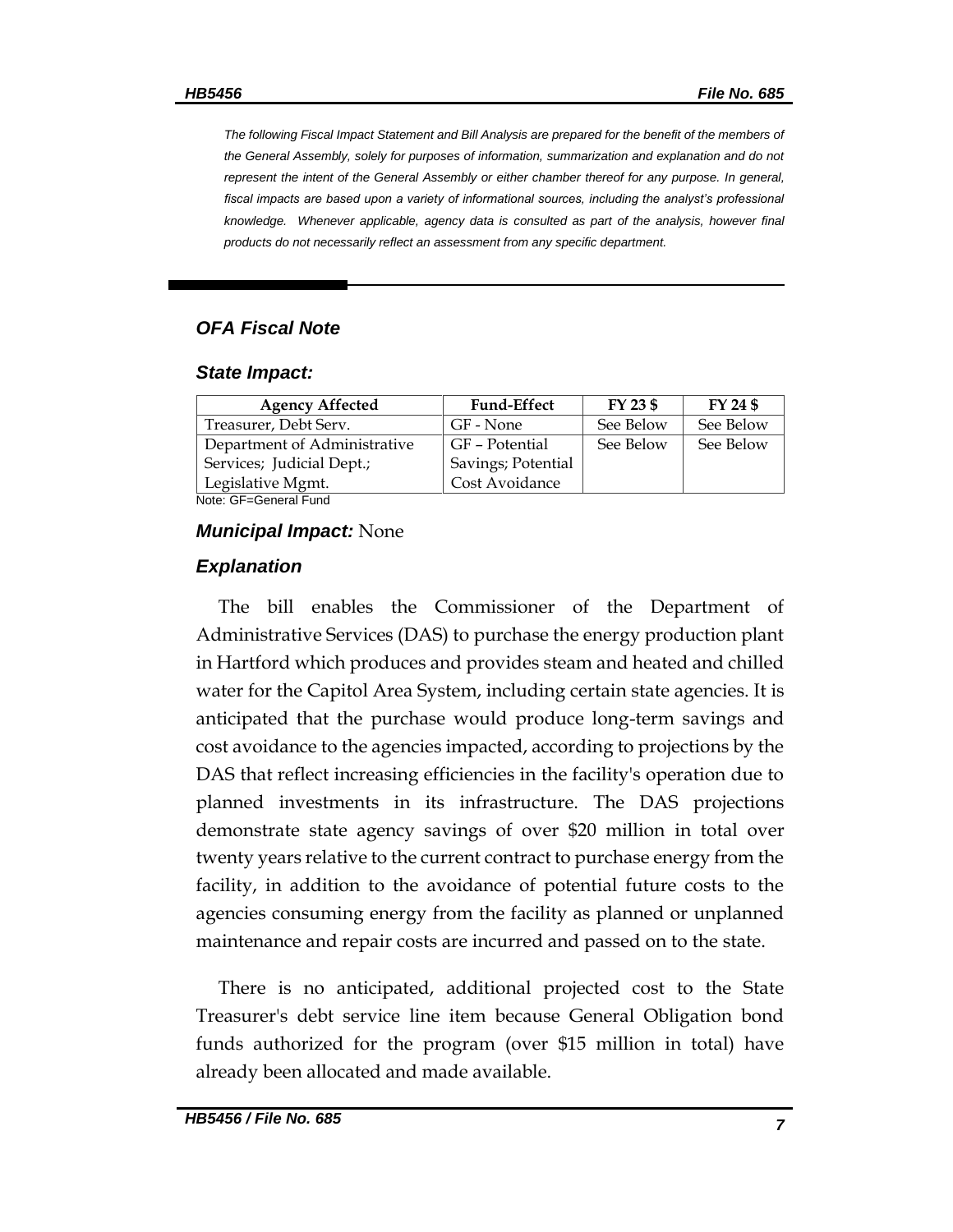## Electric ratepayer impact

The energy production plant in Hartford has been decommissioned as a generator of electrical energy. However, some electricity is consumed in operating the facility. Purchase of the facility by the state would result in a shift in accounting for the cost of electricity to run the facility. Instead of being a component of the overall cost of procuring energy from the third-party operator of the facility as it is done currently, the state agency DAS (as a potential future owner) would need to negotiate and pay for electricity directly via Northeast Utilities. Overall usage and rates are uncertain, pending improved efficiencies and negotiations.

The potential estimated savings indicated above of over \$20 million in total is through calendar year 2040.

House "A" strikes the original bill and its associated fiscal impact, thus becoming the bill with the above referenced fiscal impact.

## *The Out Years*

The potential estimated savings indicated above of over \$20 million in total is through calendar year 2040.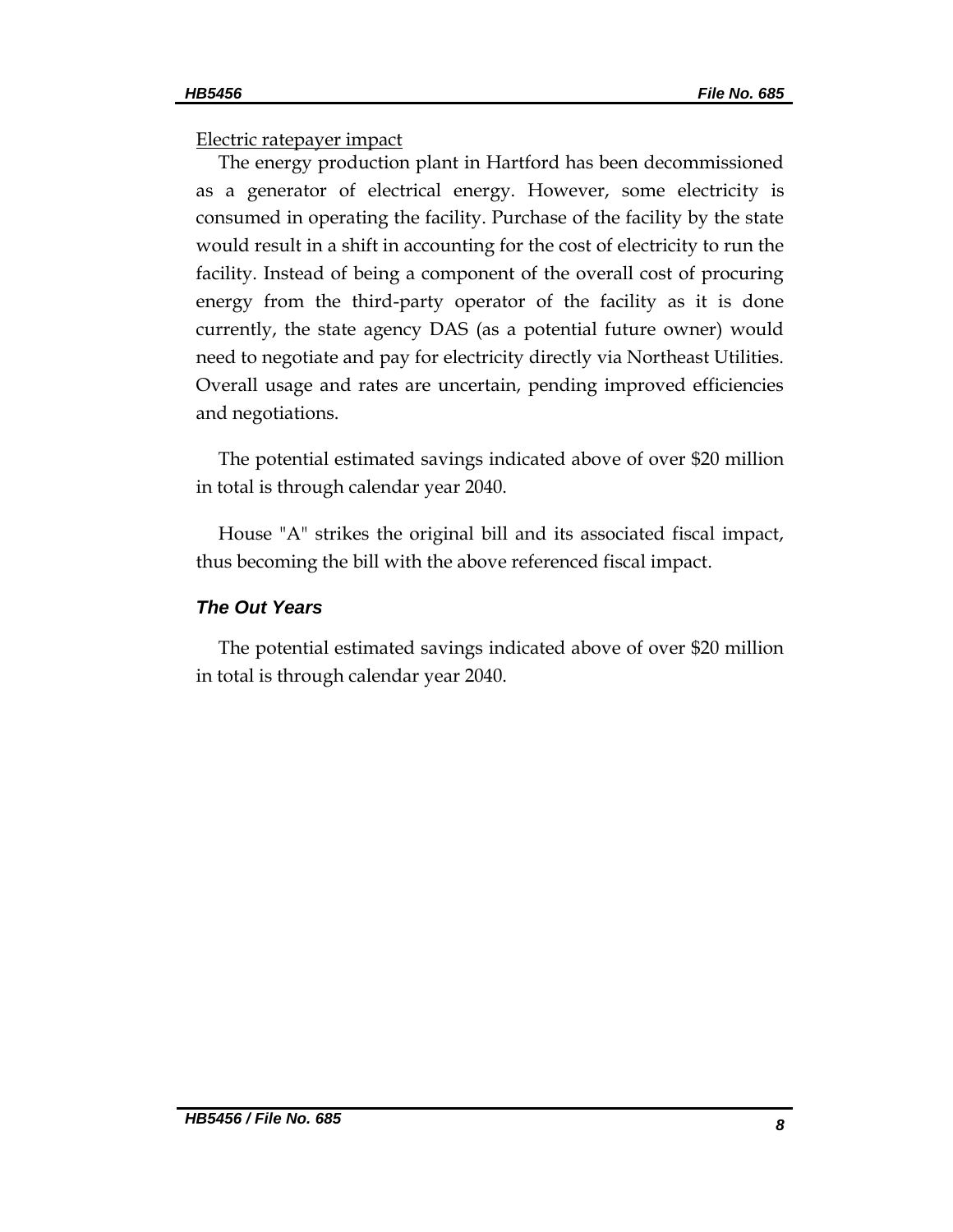### **OLR Bill Analysis**

## **HB 5456 (as amended by House "A")\***

## *AN ACT AUTHORIZING THE PURCHASE OF THE CAPITOL DISTRICT ENERGY CENTER COGENERATION ASSOCIATES ENERGY PRODUCTION PLANT.*

## **SUMMARY**

This bill authorizes the administrative services commissioner to purchase from Capitol District Energy Center Cogeneration Associates (CDECCA) Property Company, LLC the energy production plant in Hartford that produces and provides steam and heated and chilled water for the Capitol Area System (CAS) (see BACKGROUND).

The bill makes conforming changes to give the commissioner broad authority to operate the plant, similar to her powers regarding the CAS. These powers include recouping the costs of acquiring and operating the plant from the state and non-state entities the CAS serves, as described below.

\*House Amendment "A" replaces references to a dated purchase and sale agreement with references to a prospective agreement and makes conforming changes.

EFFECTIVE DATE: Upon passage

## **ENERGY PLANT ACQUISITION**

The bill authorizes the commissioner to:

- 1. assume all supplier agreements and vendor, customer, and thirdparty contracts related to CAS; and
- 2. as necessary to carry out the bill and the agreement: (a) perform and undertake any obligation and (b) enter any agreement to accomplish any transaction.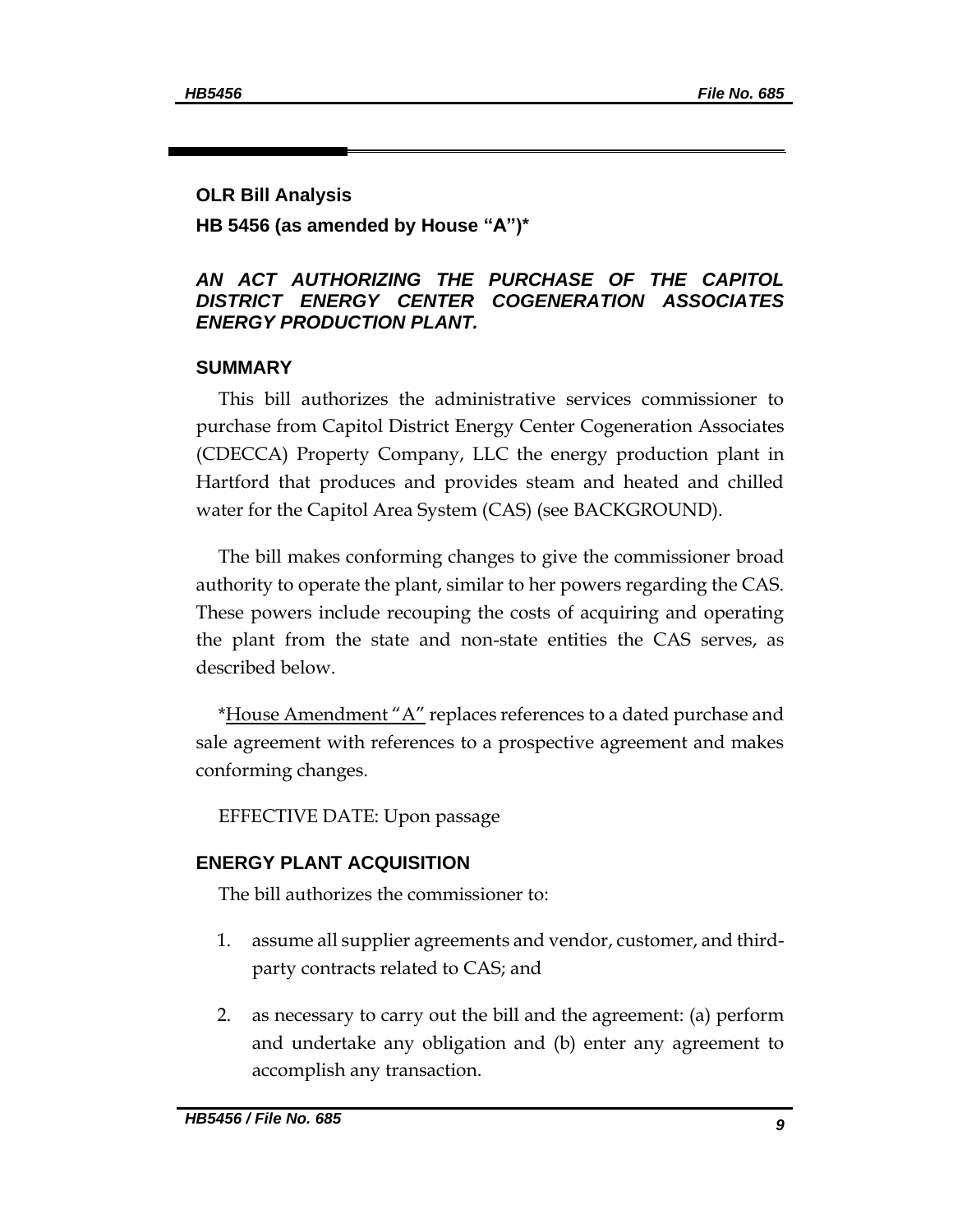The bill specifies that it does not (1) waive sovereign immunity other than terms specified in the agreement and (2) limit the state from changing how the plant is used if purchased, including its capacity, in the future.

The bill also broadly authorizes the commissioner to construct or acquire energy production plants in Hartford to provide heating and air conditioning through CAS. (But most of the bill's conforming changes to the commissioner's authority specifically address the power plant owned by CDECCA Property Company, LLC, at 490 Capitol Avenue.)

#### *Rate Setting and Expenses*

By law, the commissioner must periodically bill and collect CAS costs from state agencies and owners of non-state buildings using the CAS. The bill, if the agreement is finalized, authorizes the commissioner to collect from these entities a pro-rata share of the acquisition, operating, maintenance, and repair costs related to the plant, including the legal and consultant costs for acquiring the plant.

Under existing law, unchanged by the bill, the commissioner must submit her proposed rates and rate-setting methods to the Office of Policy and Management secretary for approval, who must approve or disapprove the method or rate within 45 days.

Except for charges recouping the power plant's acquisition costs, which must be deposited into the General Fund, collected charges are deposited into the public works heating and cooling energy revolving account. The bill, if the agreement is finalized, correspondingly expands the purposes for which the commissioner may use the account to pay for the plant's operational, maintenance, repair, and improvement expenses.

#### **BACKGROUND**

#### *Capitol Area District Heating and Cooling System*

The Capitol Area District Heating and Cooling System, referred to as CAS, is a state-owned thermal energy supply system. The system has